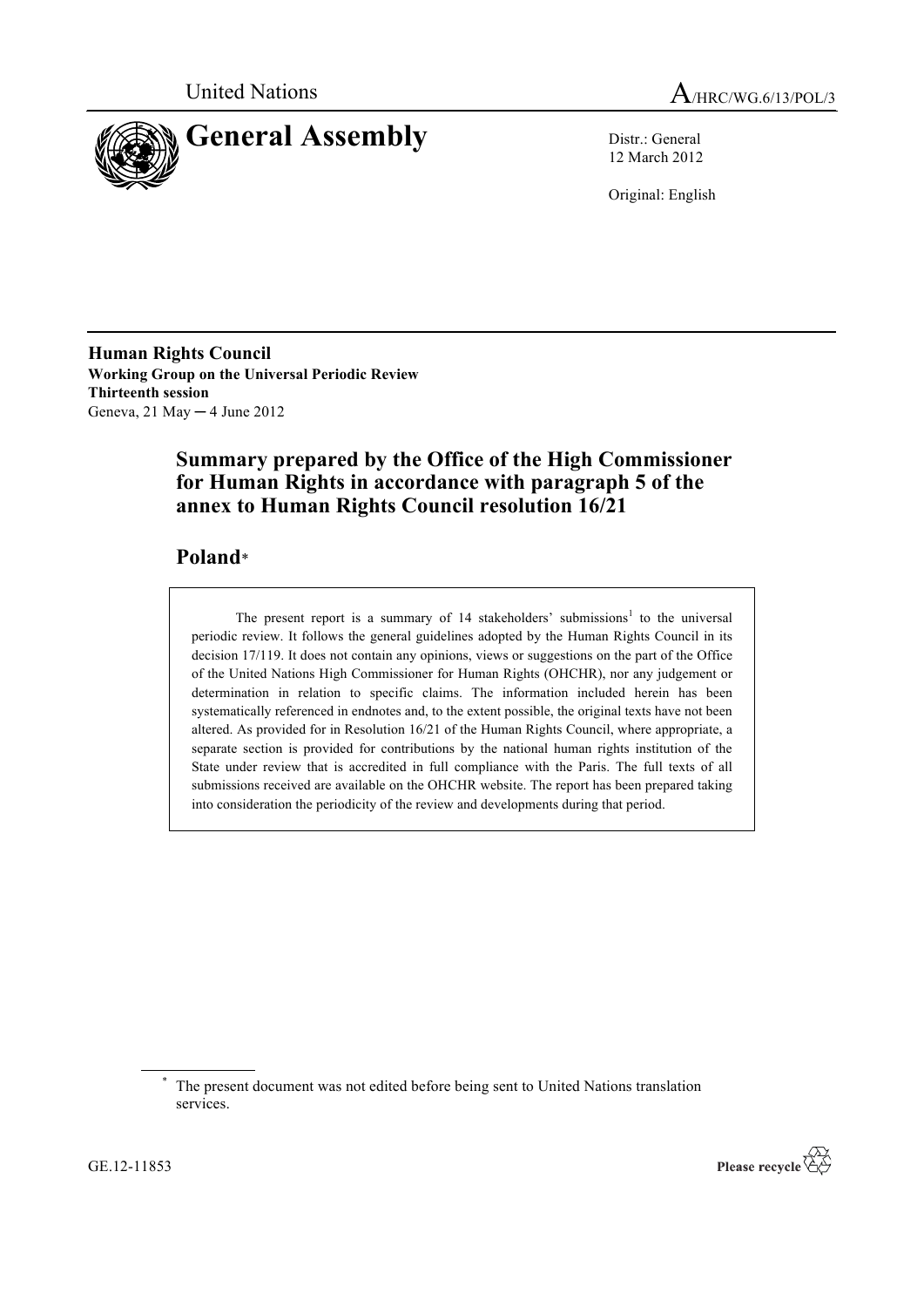# **I. Information provided by the accredited national human rights institution of the State under review in full compliance with the Paris Principles**

N/A

# **II. Information provided by other stakeholders**

# **A. Background and framework**

# **1. Scope of international obligations**<sup>2</sup>

1. The Helsinki Foundation for Human Rights (HFHR) recalled that Poland still did not ratify the CRPD.3

2. Joint submission (JS) 3 and the Council of Europe's European Commission against Racism and Intolerance (CoE-ECRI) recommended that Poland ratify ICRMW.4

3. The World Coalition against the Death Penalty (WCADP) urged Poland to ratify ICCPR-OP2.<sup>5</sup>

# **2. Constitutional and legislative framework**

N/A

# **3. Institutional and human rights infrastructure and policy measures**

4. JS3 reported that the National Prevention Mechanism (NPM) established in 2004 did not meet the OPCAT provisions and that it was not organizationally and financially independent. Out of some 1800 detention places in 2010, the NPM has visited only 40, and in 2011 only 32.<sup>6</sup> JS3 recommended strengthening the position of the NPM with an increase in its budget and a modification of its structure in line with international standards.<sup>7</sup>

5. JS5 noted that under the new Act on the Implementation of Some Regulations of the European Union concerning Equal Treatment, two bodies were granted competences in the field of equality and non-discrimination: the Ombudsman as an independent body and the Office of the Plenipotentiary for Equal Treatment. Despite assigning equality competences to the Ombudsman, the level of its financing was reduced.<sup>8</sup> Amnesty International (AI), HFHR, JS3 made similar observations.<sup>9</sup> AI recommended that Poland ensure that the Ombudsman's office is adequately financed to fulfil its role.<sup>10</sup> The Council of Europe's Advisory Committee on the Framework Convention for the Protection of National Minorities (CoE-ACFC) recommended that the Office of the Plenipotentiary for Equal Treatment be given appropriate resources, which would allow it to intensify monitoring of alleged cases of discrimination, hostility on ethnic and national grounds and racial or ethnic hatred.<sup>11</sup>

# **B. Cooperation with human rights mechanisms**

N/A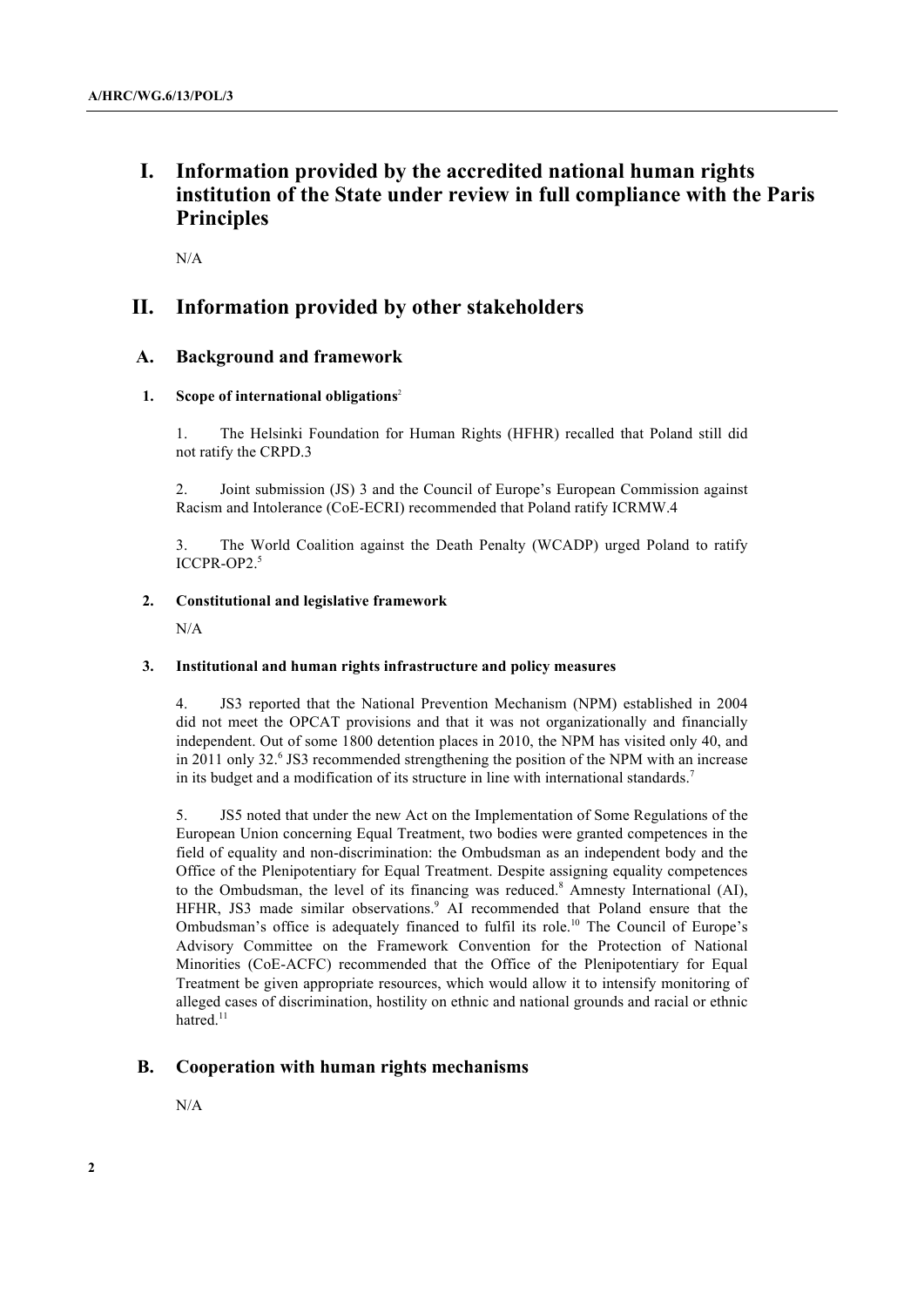# **C. Implementation of international human rights obligations**

### **1. Equality and non-discrimination**

6. Noting the adoption of the Act on the Implementation of Some Regulations of the European Union concerning Equal Treatment (Act) in 2010, HFHR stated that the Act is only restricted to the implementation of the EU anti-discrimination directives and that the Government did not try to adopt a comprehensive anti-discrimination law covering all major discrimination grounds.12 Furthermore, JS3 stated that certain provisions of the Act introduced a closed list of possible grounds for discrimination, whereas the Constitution prohibits discrimination for any ground.<sup>13</sup> JS5 stated that the Act does not ensure equal treatment on all grounds in all aspects of life.<sup>14</sup> AI positively noted that the Act provided for the definition of direct and indirect discrimination and of differential treatment.15 JS3, JS5 and HFHR indicated that Poland had not yet put in place a comprehensive equal opportunities policy.<sup>16</sup>

7. JS3 and JS6 stated that the Act does not safeguard women from discrimination in all aspects of life as it provides protection for women against discrimination only in the area of employment and access to goods and services.<sup>17</sup> JS3 and JS6 stated that no National Programme of Action for Women has been developed since 2005.<sup>18</sup> JS6 indicated that in the context of the lack of comprehensive policy for the advancement of women the activities carried out have been ad hoc and have not addressed the most burning problems linked to women's rights, such as reproductive health and family planning.<sup>19</sup> JS3 and JS6 recommended that Poland introduce an anti-discrimination legislation in line with article 1 of the CEDAW, and which protects women from discrimination in all spheres of life. JS3 and JS6 also recommended that Poland establish a national office for the advancement of women and gender equality with an adequate budget and create, in cooperation with women's organizations, a long-term Programme of Action for Women.<sup>20</sup>

8. JS3 stated that racism in society remained a serious problem and that people of foreign nationality suffered from racism and discrimination on the grounds of their ethnicity in various aspects of their daily life, including in access to health care, social benefits, the labour market and housing. The Government has not undertaken official campaigns to promote a better understanding of people from other countries.<sup>21</sup>

9. AI referred to a reported growing number of cases of verbal and physical attacks against Muslims, Roma and people of African origin in Warsaw, Białystok, Gdańsk and Wrocław.22 CoE-ACFC expressed concern about the reported racist and anti-Semitic incidents.<sup>23</sup> JS3 stated that the police often neglected offences reported by foreigners and offences committed against them. There were also incidences when policemen themselves committed acts of discrimination.<sup>24</sup> The Council of Europe's European Committee for the prevention of Torture and Inhuman or Degrading Treatment or Punishment (CoE-CPT) mentioned allegations of disrespectful behaviour, including racist remarks by border guards' officers.25

10. AI recommended that Poland take measures to prevent racist incidents and hate crimes, and ensure collection of data on these crimes.<sup>26</sup> CoE-ACFC made a similar recommendation.<sup>27</sup> CoE-ECRI encouraged Poland to enact legislation that would expressly render the racial motivation of an offence an aggravating circumstance.<sup>28</sup> CoE-ECRI recommended that Poland take an active stance in collecting evidence that would warrant the disbanding of groups promoting racism and that intolerant political statements be met with the appropriate response by all public officials concerned.<sup>29</sup> Furthermore, AI recommended that Poland ensure that racially-motivated crimes and other hate crimes are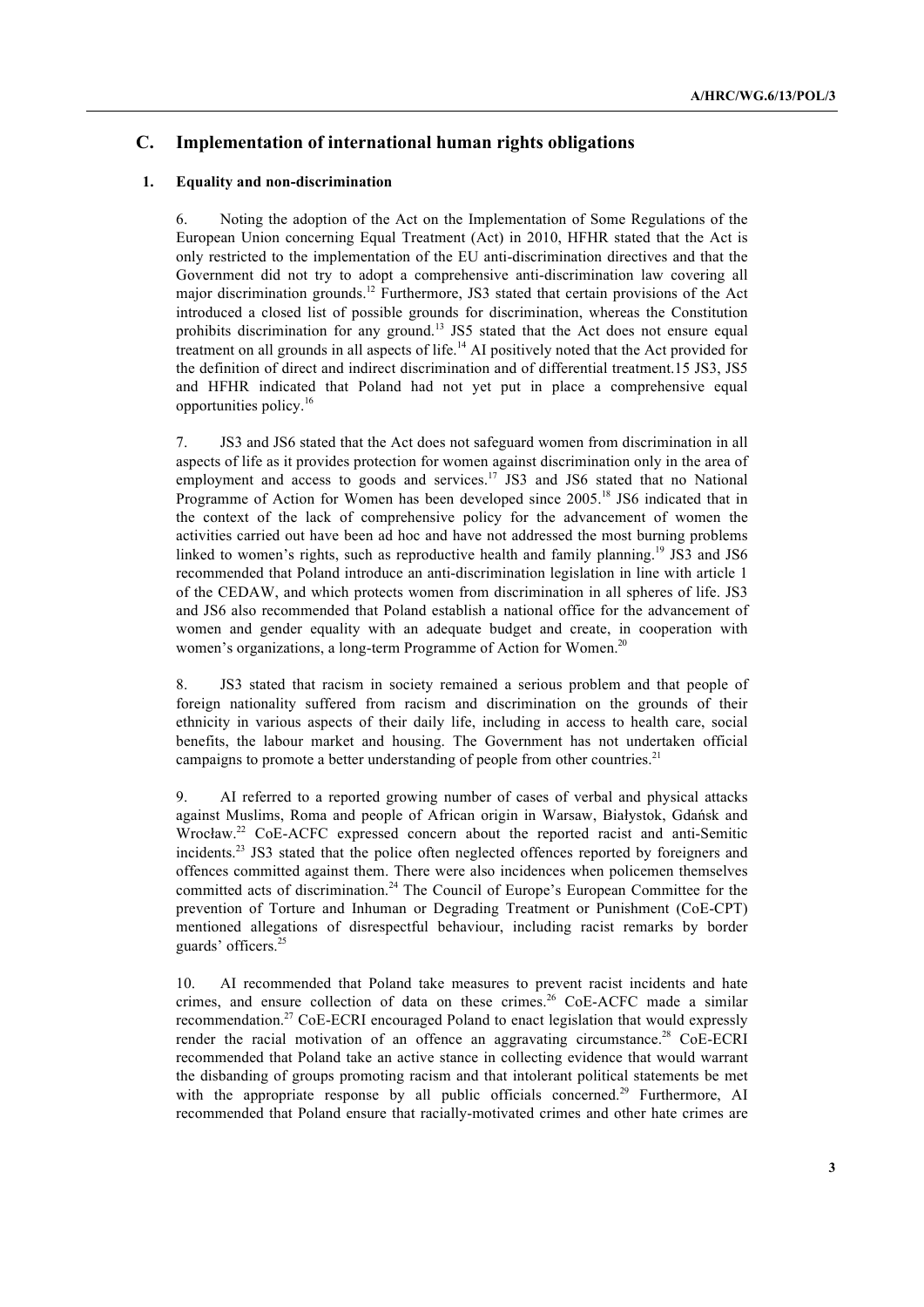subjected to prompt, independent, impartial and adequate investigation; that those responsible for such crimes are brought to justice in fair proceedings; and that the victims are provided with an effective remedy, including reparation.<sup>30</sup>

11. IIMA noted with satisfaction the progress made in birth registration. However it expressed concern that children of illegal migrants still remain unregistered.<sup>31</sup>

12. Trans-Fuzja Foundation (T-FF) stated that transgender persons, particularly trans women, often face discrimination based on their gender identity and/or gender expression.<sup>32</sup> JS5 indicated that the scope of protection offered to LGBT persons is limited to labor law and gender identity was not listed as a possible ground of discrimination.<sup>33</sup> JS5 stated that there are no hate speech provisions in the Criminal Code that include sexual orientation and gender identity as a possible ground or even an aggravating circumstance.<sup>34</sup> JS5 noted a growth in the number of complaints against homophobic behavior of police officers while police homophobic misconduct did not result in any punishment.<sup>35</sup> T-FF recommended that Poland review the legal measures aimed to combat discrimination and include gender identity and gender expression as possible discrimination grounds in any context.<sup>36</sup> JS6 recommended that Poland amend the Criminal Code by criminalizing crimes motivated by homophobic and gender biases.<sup>37</sup> T-FF recommended that Poland adopt legal measures to combat hate crime and hate speech.<sup>38</sup>

13. JS5 stated that Poland does not legally recognise same-sex relations and therefore Polish citizens often choose to enter in marriage or civil partnership abroad. However, JS5 mentioned that the administration adopted a policy denying the issue of required documents to those citizens.<sup>39</sup> JS6 recommended that Poland adopt regulations on same-sex partnerships or marriages. 40

#### **2. Right to life, liberty and security of the person**

14. WCADP recalled that the death penalty is abolished in all crimes in Poland since 1998 and indicated that, Poland has signed but not ratified yet ICCPR-OP2.<sup>41</sup>

15. HFHR stated that cases of police brutality are still observed and that in some instances police abused the force during the demonstrations in November 2011. It further noted that cases of police brutality often remain unpunished and are not properly investigated by police and prosecutor's office.<sup>42</sup> JS3 indicated that Poland failed to establish an independent body to investigate police misbehavior. <sup>43</sup> CoE-CPT recommended that police officers be reminded that all forms of ill-treatment of persons deprived of their liberty are not acceptable and will be subject of severe sanctions. Police officers should also be reminded that no more force than is strictly necessary is to be used when affecting an apprehension and that, once apprehended persons have been brought under control, there can be no justification for striking them. <sup>44</sup> CoE-CPT further recommended that all complaints lodged by detained persons about alleged ill-treatment by law enforcement officials are promptly transmitted to the competent prosecutor and that investigations are always carried out promptly, thoroughly and expeditiously.45

16. JS3 reported about the detention of foreign minors in closed facilities simply because they are undocumented or asylum seekers. Facilities in detention centers are very similar to prisons and most of them do not provide educational programs for minors. JS3 recommended that Poland introduce a legislation prohibiting the detention of minor migrant children. 46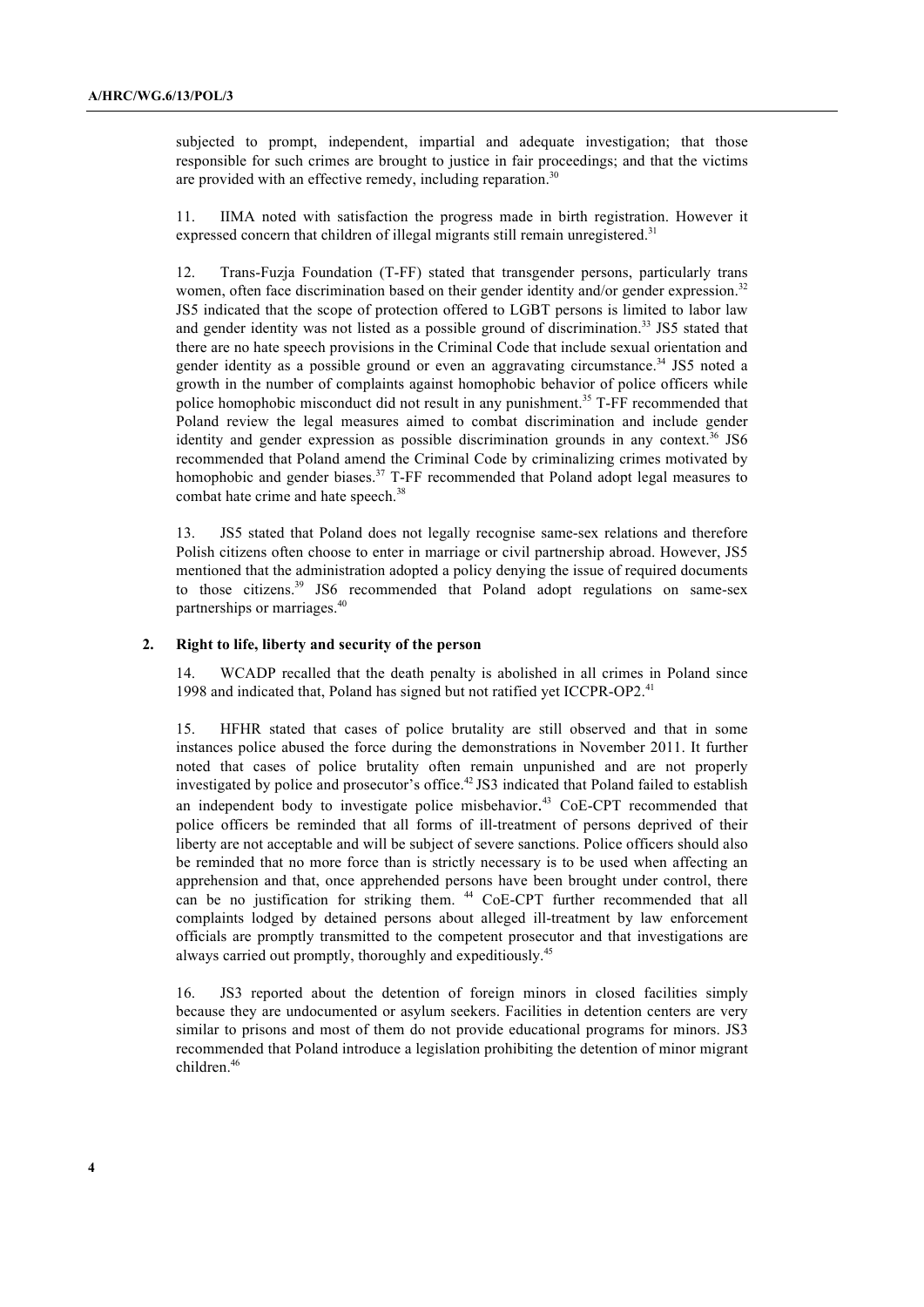17. CoE-CPT recommended that Poland ensure that all foreign nationals detained under aliens legislation are effectively able to benefit from legal counselling and, if necessary, legal representation. Further, it would be desirable for foreign nationals to receive a written translation in their own language of the conclusions of decisions regarding their detention/expulsion, as well as of information on the modalities and deadlines for appealing against such decisions.<sup>47</sup> CoE-ECRI recommended that Poland do not detain non-citizens in an illegal situation who cannot be expelled and do not keep children seeking asylum in guarded centres because their parents have committed minor offenses.<sup>48</sup>

18. AI noted that there has been little notable progress related to prison conditions and overcrowding remained a serious problem.<sup>49</sup> CoE-CPT also observed overcrowding in the establishments it visited.<sup>50</sup> HFHR noted Poland's efforts to resolve the problem of overcrowding in prisons and detention centres. However, HFHR explained that while the current level of prison population is 95 per cent the figure does not show the following data: discrepancies might exist among penitentiary units as regards the number of prisons living in a cell; some prisoners live in smaller cells than required and space traditionally used for recreation and socialization, has been transformed into cells. Furthermore, HFHR stated that the health system in penitentiary units is of a bad quality. <sup>51</sup> Whilst acknowledging the measures already taken, CoE-CPT encouraged the Polish authorities to pursue their endeavours to combat prison overcrowding. CoE-CPT also reiterated its recommendation that Poland revise as soon as possible the norms fixed by legislation for living space per prisoner, ensuring that they provide for at least 4 m² per inmate in multioccupancy cells.<sup>52</sup>

19. JS5 indicated that the 2010 Act on Prevention of the Domestic Violence did not provide better protection for victims of domestic violence and did not contain more effective regulation of punishment offenders.<sup>53</sup>

20. The Global Initiative to End All Corporal Punishment of Children (GIEACPC) indicated that the 2010 Act on the Prevention of Domestic Violence explicitly prohibited corporal punishment in the home and other forms of care. GIEACPC referred to a study conducted in 2011 indicating that the social acceptance of parents hitting children has already begun to decrease following the full prohibition of corporal punishment.<sup>54</sup> However, Istituto Internazionale Maria Ausiliatrice (IIMA) reported that episodes of violence against children still occur mainly at home and that domestic violence is common, but not exclusive, in cases of parents with drug and alcohol addictions.<sup>55</sup> GIEACPC, while expressing hope that Human Rights Council will acknowledge the legal reforms banning fully corporal punishment, recommended that Poland continue to support the reform of the legislation by conducting public awareness raising and providing professional education on the provisions of the law to ensure its effective implementation. 56 IIMA recommended that Poland continue its efforts aimed at ensuring free adequate assistance, including psychological support, to children victims of violence and abuse.<sup>57</sup>

21. The Polish Coalition against Commercial Sexual Exploitation of Children (PC-CSEC) expressed concern about the lack of full and coherent protection of children against exploitation in prostitution and pornography. In this respect, it referred to concerns expressed by CRC about the lack of definition of child prostitution. PC-CSEC reported that legislation does not also include the definition of child pornography. Furthermore, legislation lacks effective protection of children between the ages of 15 and 18 against being exploited in prostitution whenever they offer sexual services but are not convinced or brought to involve in sexual activities by the perpetrator. Nothing other loopholes in legislation regarding protection of children against prostitution and pornography, PC-CSEC recommended that Poland harmonize its criminal law with the standards set forth in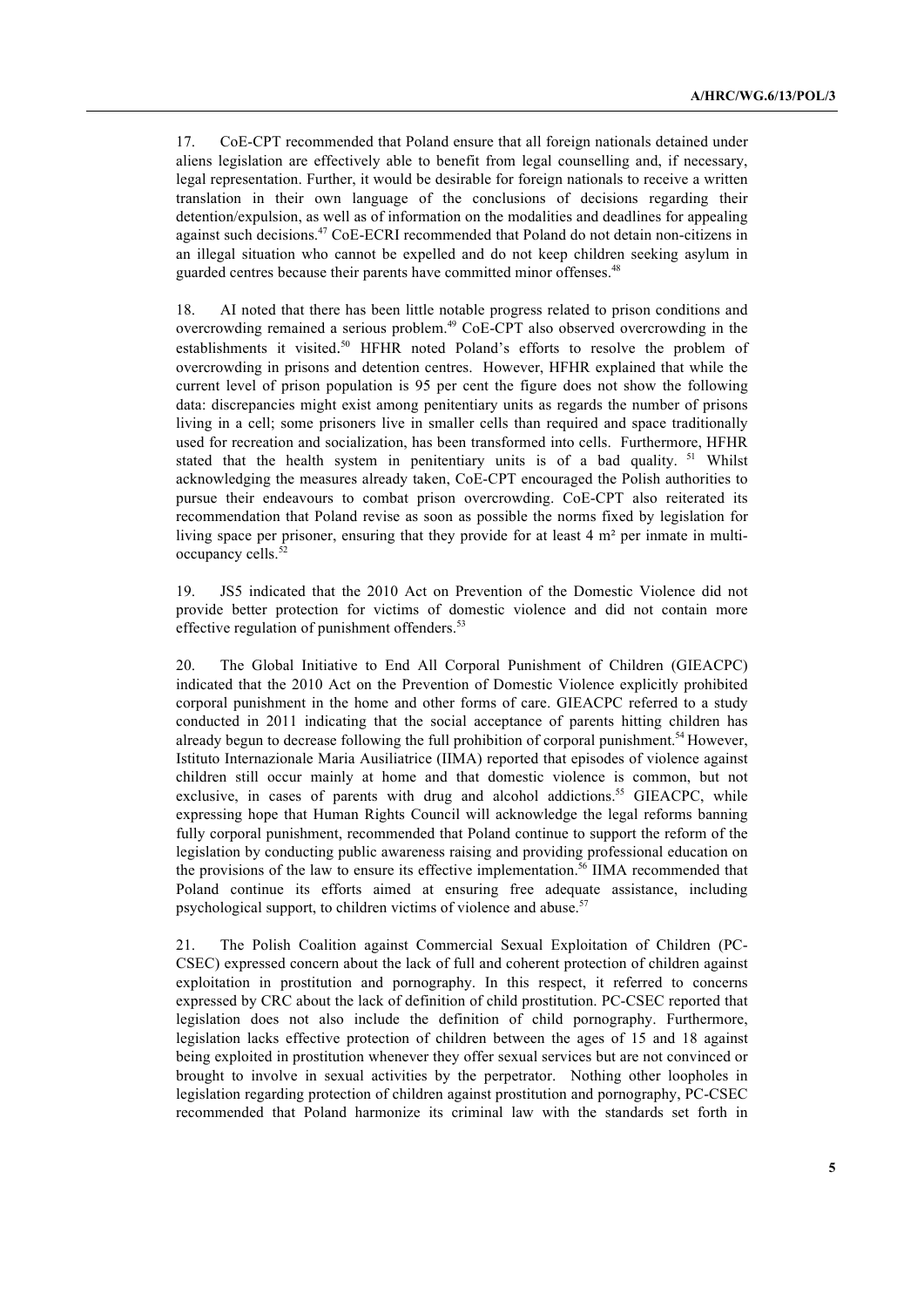relevant international and regional human rights instruments.<sup>58</sup> IIMA noted that sexual exploitation mainly involved children of illegal migrants. It recommended that Poland eradicate sexual exploitation and prosecute and impose appropriate sanctions on any perpetrator of the alleged violations.<sup>59</sup>

22. PC-CSEC reported that legislation does not comply with international standards requiring special protection of a child acting as a victim or witness of human trafficking and does not cover certain forms of sale of children. PC-CSEC recommended that Poland amend the Criminal and Criminal Procedural Codes to provide required protection of child victims in human trafficking within the courtroom proceedings. Furthermore, it is important to ensure that legislation recognises the separate nature of trafficking in human beings and sale of children, and provides an explicit definition and penalisation of any participation in sale of children.<sup>60</sup>

#### **3. Administration of justice and the rule of law**

23. HFHR stated that the length of court proceedings is still a problem. In this respect, it highlighted a number of causes, including ineffective administration of judiciary, burdensome court procedures in certain type of cases and underdeveloped alternative dispute resolution. HFHR stated that a reform of the judiciary is necessary to address this problem effectively. 61

24. HFHR reported that there was no procedure for periodic evaluation of the status socalled "dangerous" prisoners and detainees ("N" status).<sup>62</sup> CoE-CPT expressed its view that the regime for "N" status prisoners should be fundamentally reviewed and recommended that Poland ensure that "N" status is only applied and maintained in relation to prisoners, who are genuinely required to be placed in such a category.<sup>63</sup>

25. HFHR added that the right to fair trial was affected by the excessive length of the court proceeding and of the pre-trial detention; the limited access to a lawyer, and the degree of access to the case-file by the lawyer and detainee.<sup>64</sup> CoE-CPT stated that in practice, it remained extremely rare for persons in police custody to benefit from the presence of a lawyer. There is still no legal provision allowing for the appointment of an ex officio lawyer before the stage of court proceedings. Persons in police custody who were not in a position to pay for legal services were effectively deprived of the right of access to a lawyer. The CoE-CPT reiterated its recommendation that a fully-fledged and properly funded system of legal aid for persons in police custody who are not in a position to pay for a lawyer be developed as a matter of urgency, and be applicable from the very outset of police custody. <sup>65</sup>

#### **4. Right to privacy, marriage and family life**

26. HFHR stated that the inadequate regulation of retention of telecommunications data affected the privacy and data protection. It explained that access to data on phone records may be requested by police, prosecutors and secret services without court authorization. HFHR added that secret services had extensive powers regarding the use of surveillance and operational techniques owing to insufficient regulation and that concerned individuals were neither informed about such activities nor they had the power to review the collected materials and ask for it to be destroyed. There is an insufficient parliamentary control over secret services and there is an urgent need for a change in supervision structure. <sup>66</sup>

27. JS2 stated that the 2011 Bill on Family Support and System of Alternative Care stipulated that family-based care is the first option of placement of children, who lost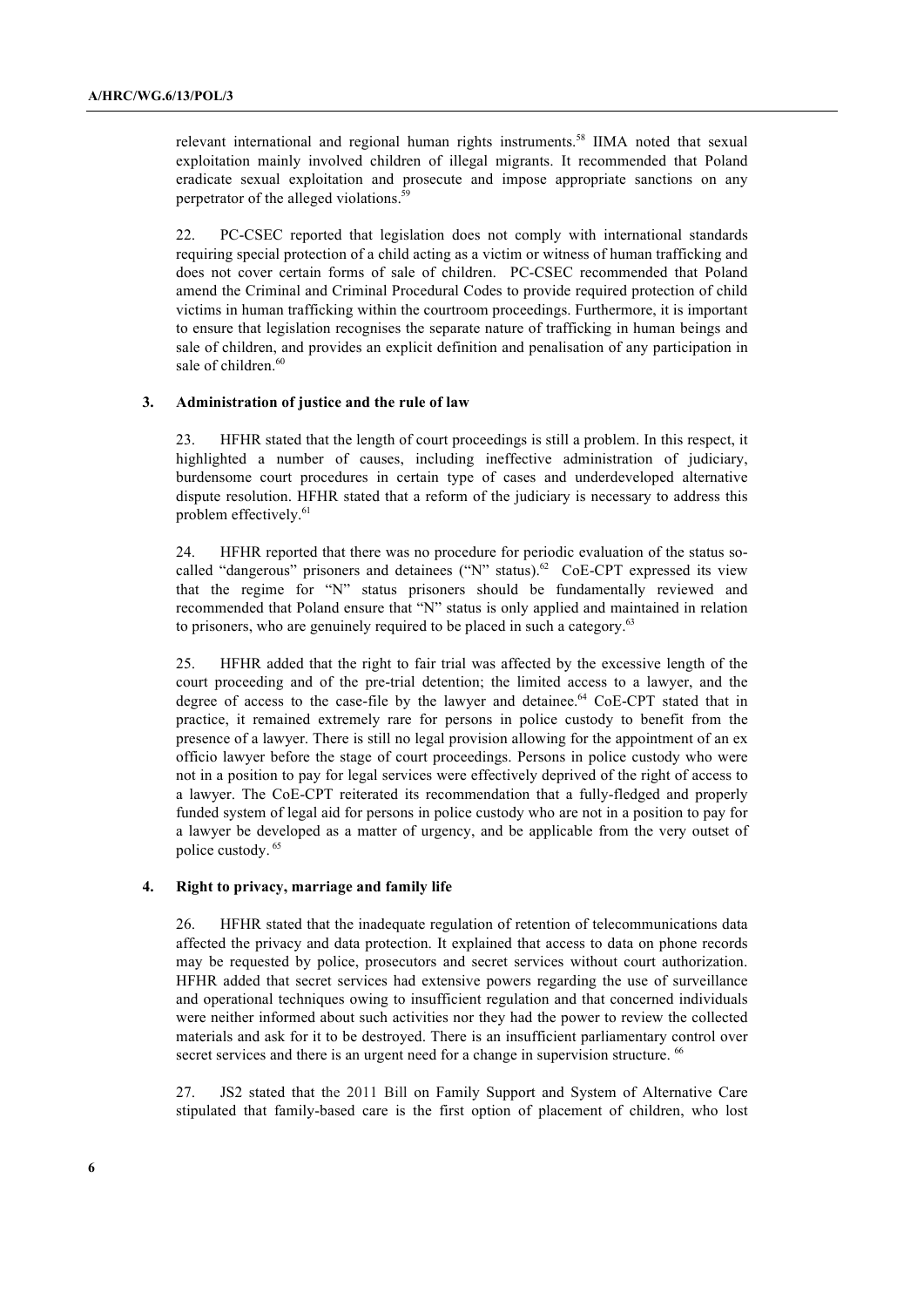parental care, especially of children younger than 10 years old. However, the Bill created the "pre-adoptive centres" that may host up to 20 children not older than one year old. JS2 recommended that Poland, instead of opening 'pre-adoptive' centres for children younger than one year old, focus on the development of specialized professional foster families.<sup>67</sup> JS2 and JS3 reported that, in 2010, out of 95,000 children living in all types of alternative care, over 28,000 children lived in child-care institutions.<sup>68</sup>

28. T-FF recommended that Poland adopt a law on gender recognition, which respects the human rights of transgender people and does not require a person to undergo any medical procedures or go thr**o**ugh a real-life test. The gender recognition process should also be free of third person intervention and become an administrative matter.<sup>69</sup>

# **5. Freedom of religion or belief, expression, association and peaceful assembly, and right to participate in public and political life**

29. HFHR reported that while legislation entitles pupils with the choice of attending classes on religion or ethics, in practice there is a predominance of teaching of classes on religion as ethics is rarely taught. $\frac{70}{10}$ 

30. HRHF stated that several criminal provisions, including on defamation, an insult to the President; an offense to religious feelings and the refusal to publish correction or counter-statement affected freedom of speech and had a chilling effect on media. It added that the number of defamation cases before the court has increased.<sup>71</sup>

31. CoE-ECRI noted with concern that anti-Semitic literature and newspapers continue to be sold openly.<sup>72</sup> CoE-ACFC recommended that, while respecting the editorial independence of media, Poland take steps to prosecute incitement to ethnic or religious hatred and pay due attention to the existing codes of ethics of media.<sup>73</sup> COE-ECRI further recommended that the National Broadcasting Council show increased vigilance concerning racism and that Poland increase its law-enforcement resources for the fight against racism on the Internet.<sup>74</sup>

32. HFHR noted the problem connected with legal procedures regulating freedom of assembly. It stated that organisers of assemblies may receive a decision banning an assembly even one day before the planned date. It stated that following a series of demonstration of November 2011, the amendments to the Law on Assembly was proposed to the Parliament that were not in line with the Constitution and international standards.<sup>75</sup> JS5 indicated that, over the past years there have been repeated cases when city authorities and the police took inadequate measures to secure pride parades and other events organized by lesbian, gay, bisexual and transgender people.<sup>76</sup>

33. The Council of Europe's European Committee of Social Rights (CoE-ESCR) concluded that Poland did not allow some categories of civil servants to perform trade union functions or home workers to form trade unions.<sup>77</sup>

34. JS5 stated that the participation of women in public and political life is low. It mentioned that the results of the latest elections demonstrated that the new Electoral Code requiring that electoral lists consist of at least 35 per cent of representatives of each gender is not effective as only 24 per cent of newly elected parliamentarians are women.<sup>78</sup> JS6 stated that the new Code permits the political parties to put women at the less prestigious positions on the electoral lists.<sup>79</sup>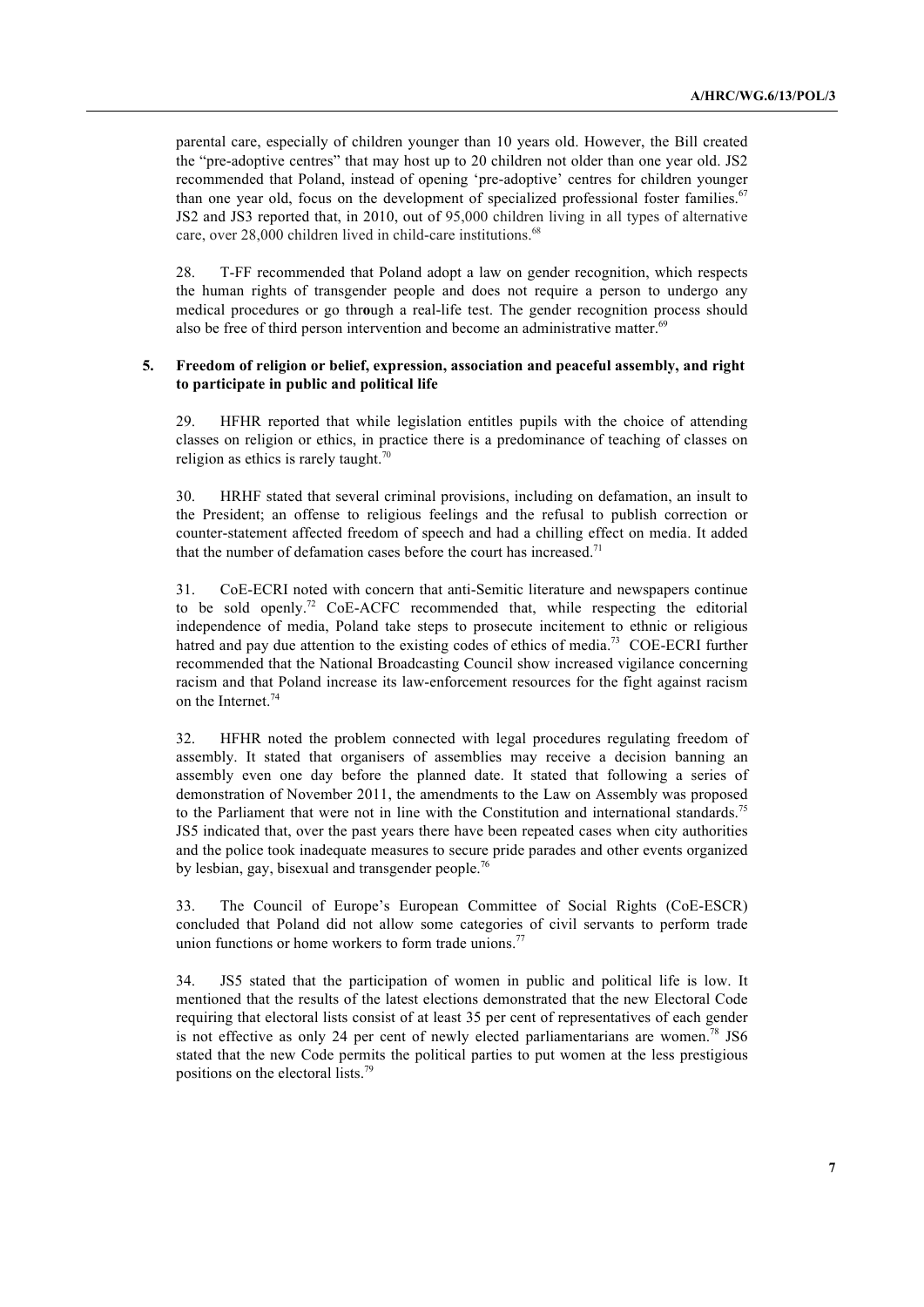#### **6. Right to work and to just and favourable conditions of work**

35. Although the main indicators showed that the situation of women in the labour market had been steadily improving for the last seven years, JS3 and JS6 reported that the lowest earnings were in the feminized professions and thus the phenomenon of working poor affected women to a larger extent than men.<sup>80</sup> JS3 and JS6 recommended that Poland develop and implement a policy to address the wage gap between women and men, particularly in low-paid feminized employment sectors.<sup>8</sup>

36. T-FF described the problems faced by transgender people in the work environment and recommended that Poland start monitoring the situation of transgender employees and ensure that every transgender person is protected in their workplace.<sup>82</sup>

# **7. Right to social security and to an adequate standard of living**

37. JS3 stated that child poverty was one of the most alarming problems and that the worst material conditions were noted for couples with three and more children. JS3 added that the number of children claiming family benefits had significantly decreased because the thresholds for eligibility had not been readjusted since 2004, to keep up with inflation.<sup>83</sup> JS3 also indicated that benefits for children with disabilities were limited.<sup>84</sup> JS3 recommended that Poland automatically adjust, in keeping with the level of inflation, income thresholds for receiving financial support from the State and correct the unequal treatment of children within the Act on Family Benefits<sup>85</sup>

38. JS3 stated that young people leaving alternative care (institutions or foster families) do not enjoy their rights to social security and to an adequate standard of living.<sup>86</sup> Noting legal provisions guaranteeing the right to adequate housing of young people leaving alternative care, JS2 and JS3 stated that in practice there is not enough housing available for those leaving the alternative care. <sup>87</sup>JS2 and JS3 recommended that Poland develop and implement the national program on social housing.<sup>88</sup>

#### **8. Right to health**

39. AI stated that restrictive laws and policies on abortion remained in force, denying women their right to the highest attainable standard of health.<sup>89</sup> JS6 and JS3 mentioned that the restrictive anti-abortion law was more restrictive de facto than de jure by referring to several barriers that woman, who was entitled to legal abortion, faced in accessing relevant services.<sup>90</sup> JS4 explained that one of the reasons of restricted access to therapeutic abortion is abuse of 'conscientious clause' in legislation that makes it possible for physicians to refuse to provide a medical service that is opposite to their conscience.<sup>91</sup> Similarly, JS3 indicated that doctors often refuse to provide abortion services to women by misusing the "conscience clause".<sup>92</sup> Furthermore, JS4 stated that a women, who wants to undergo abortion because she was raped, needs to present an official document from a prosecutor's office. It happened that a prosecutor refused to issue a referral on religious grounds. JS6 made similar observations. <sup>93</sup> JS6 and JS4 indicated that physicians refuse to issue a certificate required for therapeutic abortion, even when there are serious grounds for issuing such a referral and that there are no guidelines as to what constitutes a threat to a woman's health or life. It appeared that some physicians do not take into account any threat to a woman's health as long as she is likely to survive the delivery of a child.<sup>94</sup> Furthermore, JS6 and JS4 noted that women have illegal abortions in great numbers either in Poland or abroad and that abortion underground and so called "abortion tourism" appeared increasing. The access to illegal services depended very much on the economic situation of women.<sup>95</sup>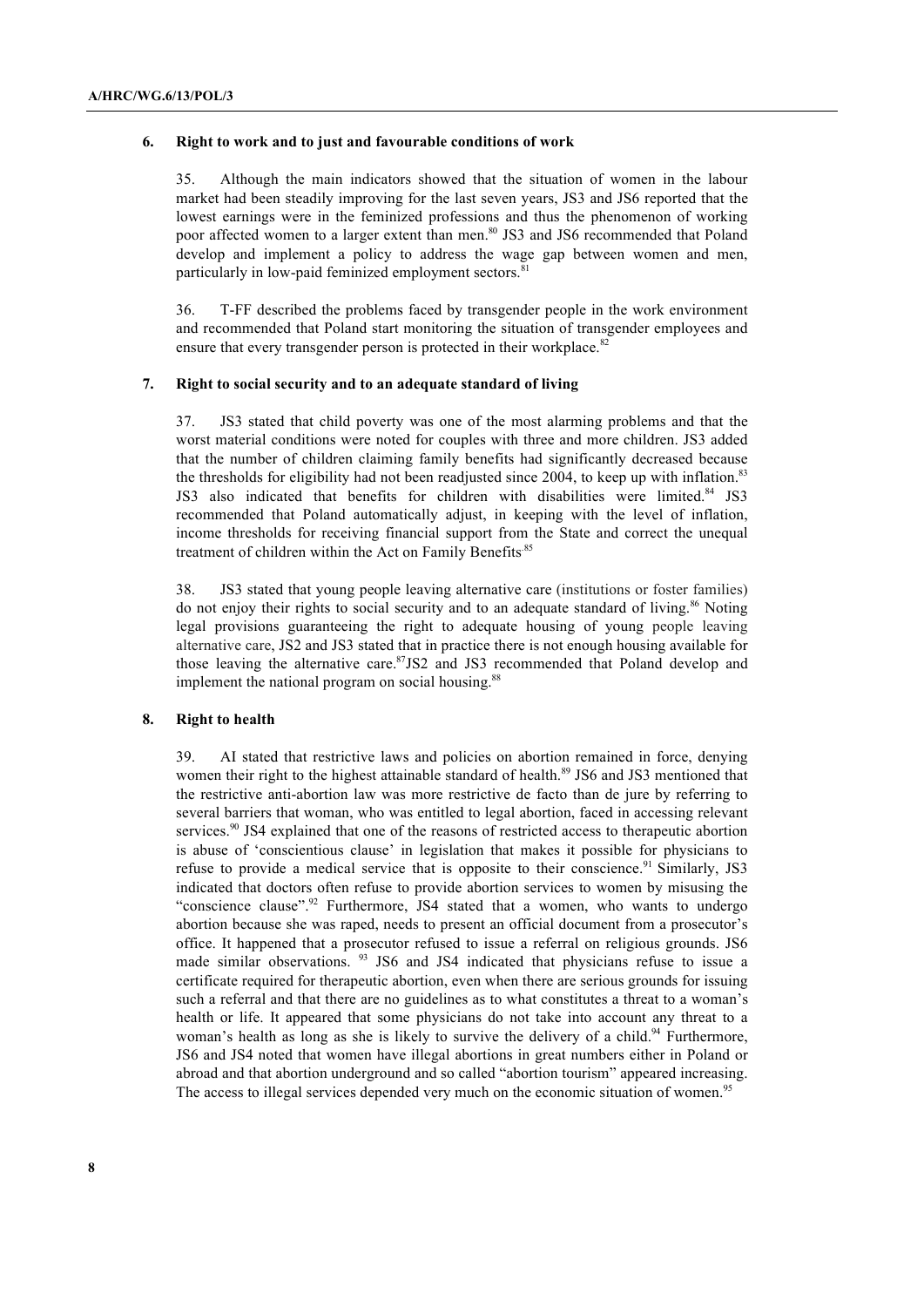40. AI indicated the 2008 Law on the Rights of Patients that introduced an Ombudsperson for Patients' Rights did not provide an effective remedy for women wishing to challenge a doctor's decision on access to reproductive health services, including as regards a request for a legal termination of pregnancy. It stated that the mechanism does not provide for a timely review of medical decisions and decisions made cannot be further appealed.<sup>96</sup>

41. Similarly, JS4 and JS6 expressed concern over the effectiveness of the newly introduced mechanism. $97$  AI recommended that Poland ensure that women can access lawful abortion by creating clear, legally binding regulations for the implementation of the 1993 Family Planning Act and ensure access to remedy and timely review of appeals against the refusal of a therapeutic abortion.<sup>98</sup>

42. JS4 and JS6 reported that social and economic barriers often prevent women from obtaining contraception. There are no state subsidies for contraception and women have to pay for their full price. Contraceptive counseling is not integrated into primary health care system. JS4 and JS6 referred to reports about refusal of doctors to provide contraceptive counseling, due to consciences clause.<sup>99</sup> JS3 and JS6 recommended that Poland ensure access to affordable contraception and user-friendly reproductive and sexual health services.<sup>100</sup>

43. JS4 and JS6 reported that the content of the sex education in schools was very problematic and often did not conform to scientific standards, which had consequences for young people in terms of their vulnerability for STIs including HIV/AIDS, as well as unintended pregnancies.<sup>101</sup>

44. JS3 reported about a problem of the availability of health care for undocumented immigrants, including undocumented minors and pregnant women. <sup>102</sup> IIMA expressed concern about exclusion of illegal migrants from free health care services, except for life threatening situation.<sup>103</sup>

45. T-FF stated that the health care system is known for its non-transgender-inclusive services and transgender persons who completed legal gender recognition process face problem registering to a relevant doctor. T-FF also reported about the lack of state funding for gender reassignment procedures. It recommended that Poland reinstate back the reimbursement of gender reassignment procedures and ensure that the healthcare system reflect the needs of transgender people and their access to healthcare and medicine.<sup>104</sup>

46. IIMA noted with concern that the phenomenon of drug and alcohol addictions among youth was increasing.<sup>105</sup> JS1 reported that, in 2000, possession of any amount of drugs was criminalized and thus, anyone found with drugs might face up to three years imprisonment, even if it is a first time offense. Even when alternative sanctions were imposed, the offender still received a criminal record.<sup>106</sup> Furthermore, JS1 stated that, although HIV cases and Hepatitis C prevalence among injecting drug users are high, spending on harm reduction, including opioid substitution therapy (OST), was low and it was not available in certain regions. Needle and syringe exchange programmes are in decline owing to several factors including: municipalities do not allocate sufficient funds for harm reduction programmes, the National Health Fund does not provide funds directly for needle and synergy exchange programmes and there are no exchange programs in prisons.<sup>107</sup>

47. JS1 recommended that Poland consider amending the National Law on Counteracting Drug Addiction to avoid penalization of the possession of minute quantities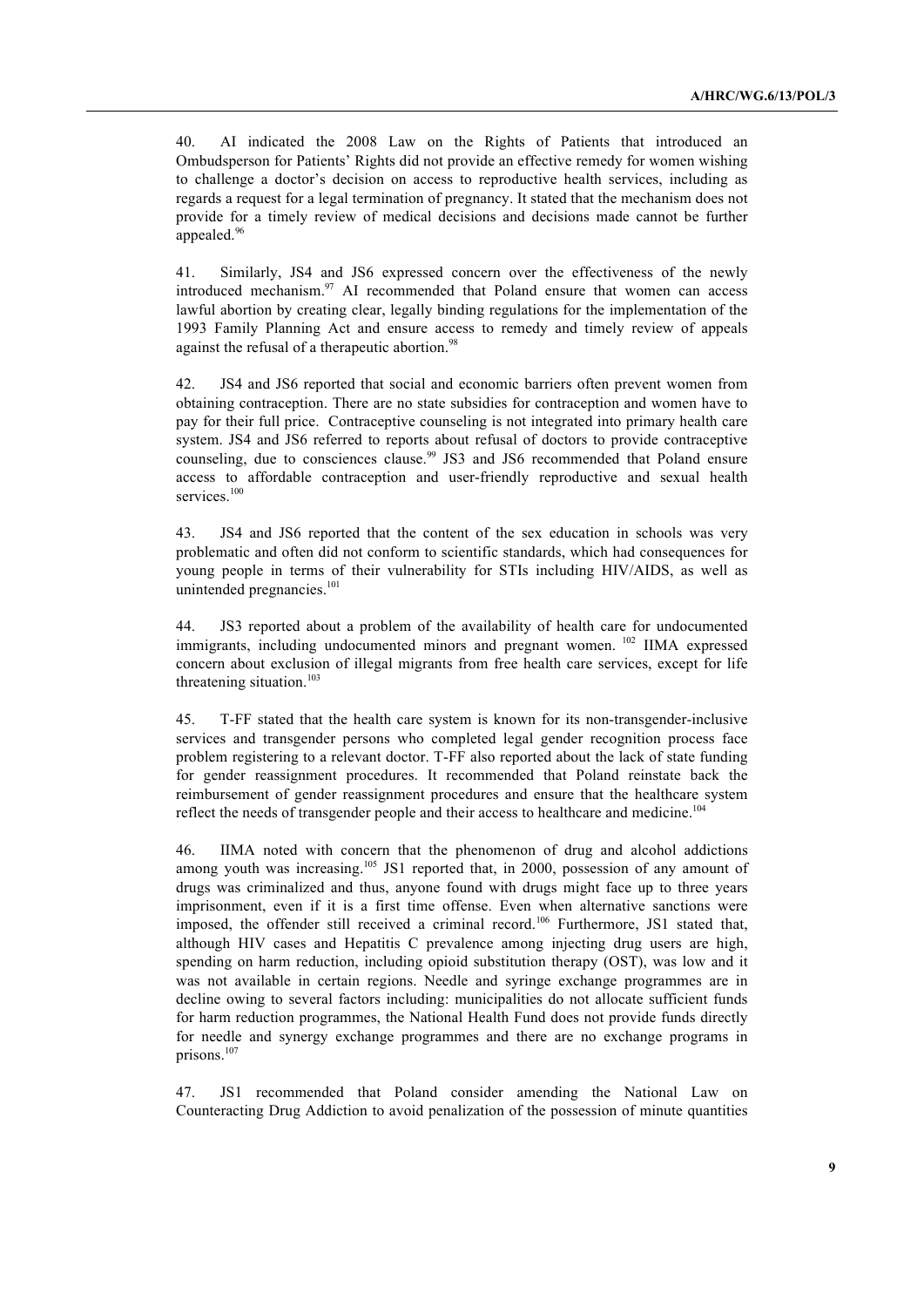of drugs to foster access to substitution therapy for people using drugs and scale up harm reduction services, in particular to ensure that health facilities for people who use drugs are available, accessible and acceptable.108 Furthermore, IIMA recommended that Poland provide drug and alcohol addicted youth with medical and psychological assistance and adopt preventive measures, including awareness raising campaigns to combat drug and alcohol additions among youth.<sup>109</sup>

# **9. Right to education**

48. While recognizing the progress made in school attendance, IIMA noted that several sections of the population still had low school attendance rates, including children belonging to families living in difficult situations, as well as young boys and girls with drug and alcohol addictions. IIMA expressed concern that majority of children of illegal migrants are, de facto, excluded from education. IIMA recommended that Poland adopt all necessary measures to guarantee full access to education for all children, especially those belonging to the most vulnerable groups.<sup>110</sup> Similarly, CoE-ECRI recommended that Poland ensure the same compulsory schooling attendance rate for citizens and non-citizens.<sup>111</sup>

49. CoE-ECRI welcomed initiatives undertaken to improve education of Roma children, notably the phasing out of separate classes for Roma children, and recommended that Poland continue its efforts to support Roma-children education.<sup>112</sup>

### **10. Cultural rights**

50. CoE-ACFC recommended that Poland strengthen its support for initiatives aimed at protecting, preserving and developing cultural identity of minorities and assist national minorities associations to establish and maintain cultural centres.<sup>113</sup>

# **11. Minorities and indigenous peoples**

51. CoE-ACFC stated that despite the progress achieved in some fields, in particular in schooling of Roma children, the situation of Roma, in respect of health, employment and housing is still a matter of concern. The efforts undertaken in the framework of the Programme for the Benefit of the Roma Community to improve the living conditions have not yielded the anticipated results.<sup>114</sup> CoE-ECRI recommended that Poland continue implementing the Programme for the Benefit of the Roma Community.<sup>115</sup>

52. CoE-ACFC recommended that Poland increase its efforts to ensure access of persons belonging to national minorities to the radio and television programmes and in particular take the necessary measures to provide adequate radio and television coverage of the regions where national minorities live.<sup>116</sup>

## **12. Migrants, refugees and asylum-seekers**

53. IIMA stated that illegal migrants are among the most vulnerable groups. Children of irregular migrants were often unregistered at birth, which hindered them from attending school and they have access to free health services only if enrolled at school.<sup>117</sup> IIMA recommended that Poland adopt preventative measures to combat de facto and de jure discrimination by guaranteeing all the basic services to children of illegal migrants.<sup>118</sup>

54. JS3 reported that, one of the biggest problems for migrants was the violation of their rights to work by employers, including non-payment of salaries, failure to observe health and safety provisions and failure to offer a written contract.<sup>119</sup>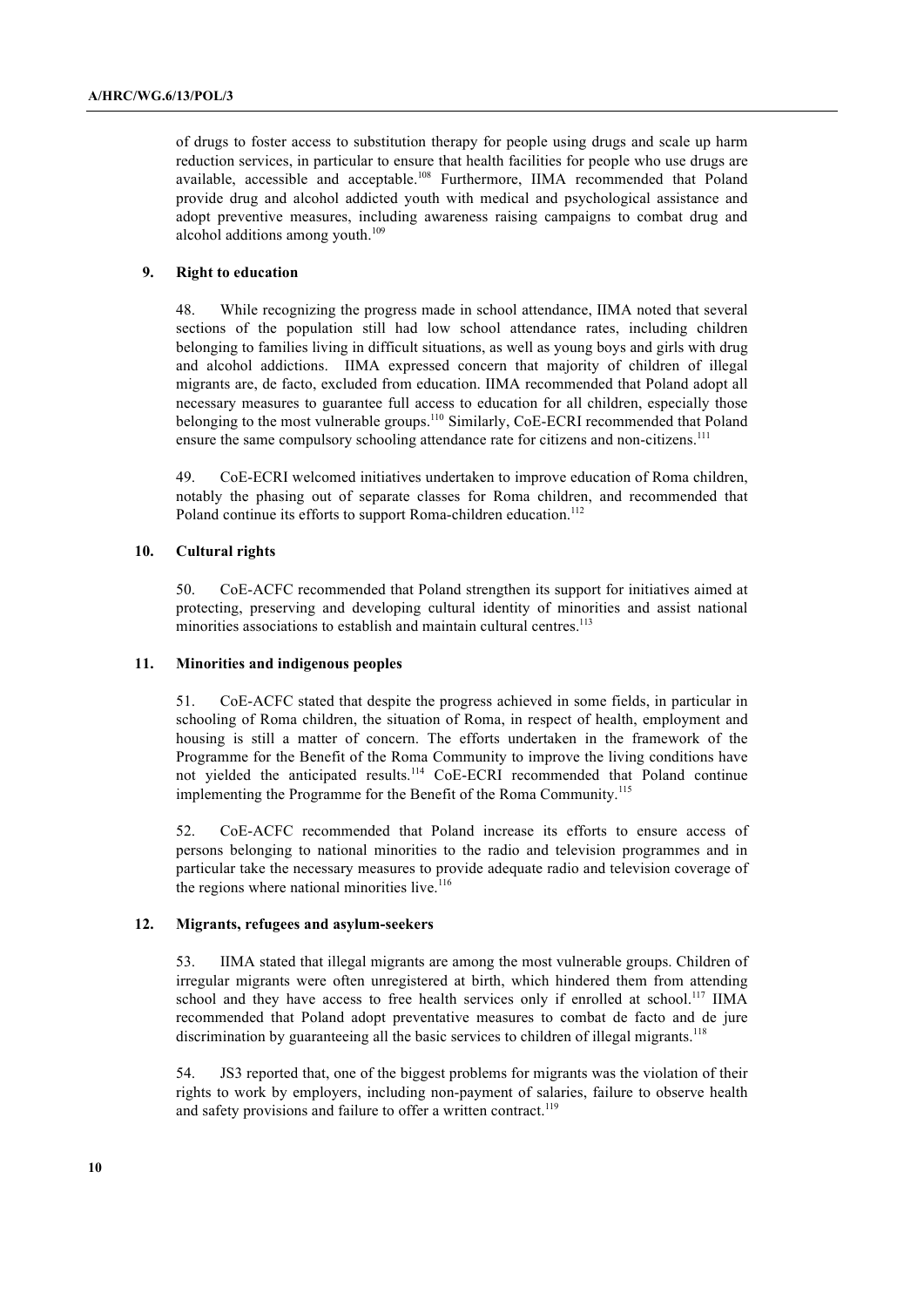55. JS3 reported that some refugees, and all members of the applicant's family, were denied access to integration assistance, such as in cases when an applicant had committed a crime, even when they are not serious offences (unlawful border crossing in cooperation with other persons, substance abuse, driving under the influence of alcohol etc).<sup>120</sup>

56. JS3 indicated that refugees were facing a lack of social housing leading to homelessness. Prejudices against foreigners and negative attitudes of landlords towards foreign tenants added to this problem.<sup>121</sup>

#### **13. Human rights and counter-terrorism**

57. AI stated that, in 2008, Poland launched an investigation into the country's involvement in rendition and secret detention programmes with a third country. However, three and a half years later the investigation has still being carried out in secret, and a victim has so far not been permitted to engage effectively with the process. AI added that new evidence came to light in 2009-2010 from the Polish Air Navigation Services Agency (PANSA) and the Polish Border Guard Office. In September 2010, the Prosecutor's Office publicly confirmed that it was investigating claims by Saudi national Adb al-Rahim al-Nashiri, who was granted formal status as a "victim" by the Prosecutor's Office in October 2010. The "victim" status was also granted to Abu Zubaydah in January  $2011$ .<sup>122</sup> HFHR provided similar information and added that the Prosecutor declared in November 2011 that he will end his work in 2012.<sup>123</sup> AI recommended that Poland ensure that the investigation into allegations of Polish complicity in renditions and secret detention continues with as much transparency as possible and in conformity with its international obligations and that Poland fully co-operate with the United Nations Special Procedures on the issue of secret detention in the context of counter-terrorism operations.<sup>124</sup>

*Notes*

 $1$  The stakeholders listed below have contributed information for this summary; the full texts of all original submissions are available at: www.ohchr.org. (One asterisk denotes a national human rights institution with "A" status):

*Civil society*

| AI              | Amnesty International, London, United Kingdom of Great Britain and            |  |
|-----------------|-------------------------------------------------------------------------------|--|
|                 | Northern Ireland:                                                             |  |
| <b>HFHR</b>     | Helsinki Foundation for Human Rights, Warsaw, Poland;                         |  |
| <b>GIEACPC</b>  | The Global Initiative to End All Corporal Punishment of Children, London,     |  |
|                 | United Kingdom of Great Britain and Northern Ireland;                         |  |
| IIMA            | Istituto Internazionale Maria Ausiliatrice, Veyrier, Switzerland;             |  |
| JS1             | Joint Submission 1 by The Polish Drug Policy Network, Political Critique, the |  |
|                 | Jump 93 Association, Student Drug Policy Initiative, the Social AIDS          |  |
|                 | Committee and Harm Reduction International; Poland;                           |  |
| JS <sub>2</sub> | Joint Submission 2 by SOS Children's Villages Poland and Coalition for        |  |
|                 | Family Foster Care; Poland;                                                   |  |
| JS3             | Joint Submission 3 by ATD Fourth World, KARAT Coalition,                      |  |
|                 | Stowarzyszenie Interwencji Prawnej (SIP), SOS Children's Villages             |  |
|                 | Association Poland; Poland (joint submission);                                |  |
| JS4             | Joint Submission 4 by Federation for Women and Family Planning and the        |  |
|                 | Sexual rights Initiative;                                                     |  |
| JS5             | Joint Submission 5 by Campaign Against Homophobia (KPH) and Polish            |  |
|                 | Society of Anti-Discrimination Law (PSAL), Poland;                            |  |
| JS6             | Joint Submission 6 by KARAT Coalition and Campaign Against                    |  |
|                 | Homophobia, Warsaw, Poland;                                                   |  |
| PC-CSEC         | Polish Coalition against Commercial Sexual Exploitation of Children,          |  |
|                 | Warsaw, Poland;                                                               |  |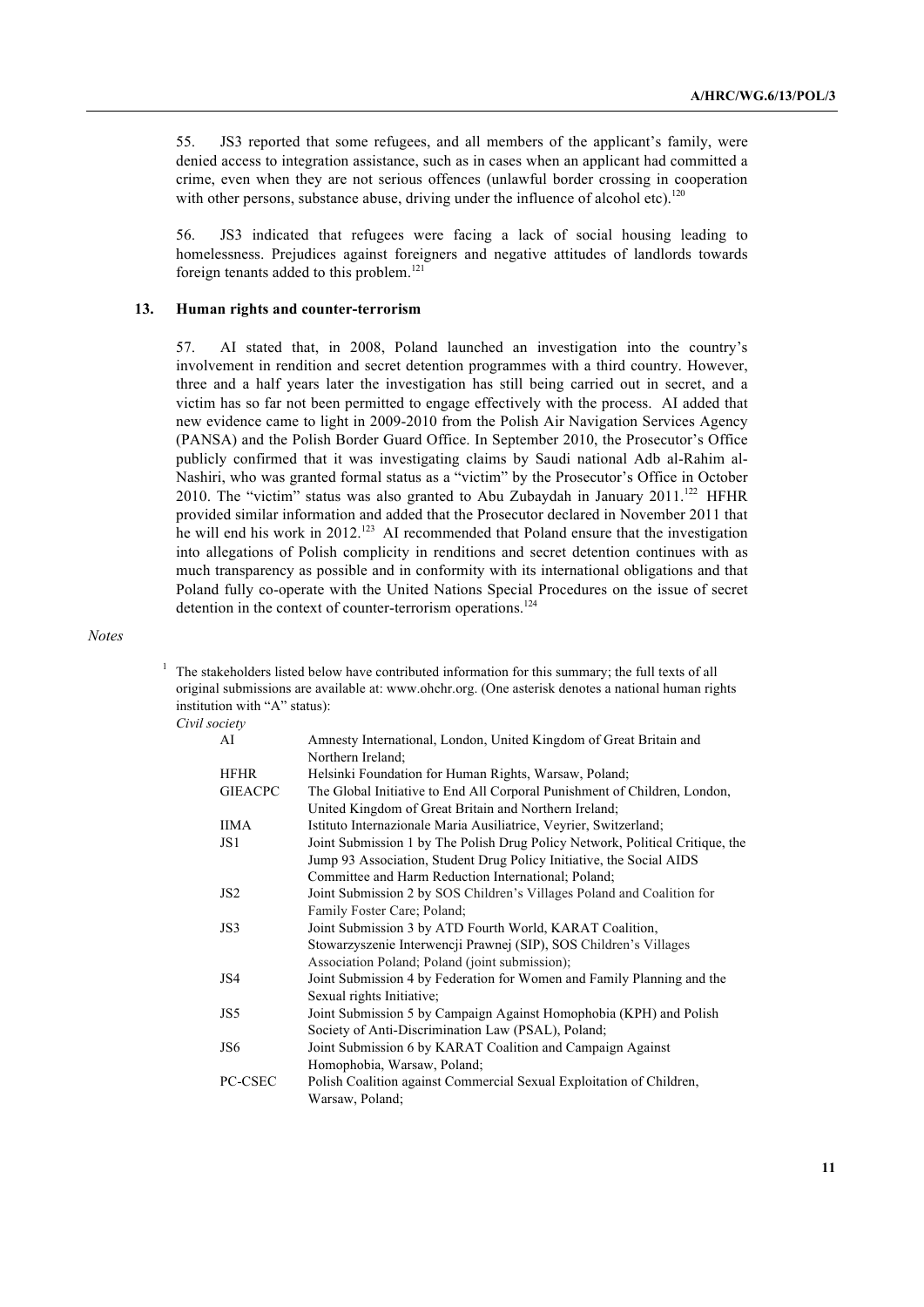|          | T-FF<br><b>WCADP</b>                                                            | Trans-Fuzja Foundation, Warsaw, Poland;<br>World Coalition Against the Death Penalty, Chatillon, France.                                                                                                                                                                 |  |  |
|----------|---------------------------------------------------------------------------------|--------------------------------------------------------------------------------------------------------------------------------------------------------------------------------------------------------------------------------------------------------------------------|--|--|
|          | Regional intergovernmental organization                                         |                                                                                                                                                                                                                                                                          |  |  |
|          | CoE                                                                             | Council of Europe, France, Strasbourg                                                                                                                                                                                                                                    |  |  |
|          |                                                                                 | • CoE-CPT: Report to the Government of Poland on the visit to Poland<br>carried out by the European Committee for the prevention of Torture and<br>Inhuman or Degrading Treatment or Punishment from 26 November to 8<br>December 2009, CPT/Inf (2011) 20, 12 July 2011; |  |  |
|          |                                                                                 | • CoE-ECSR: European Committee of Social Rights, Conclusions XIX-                                                                                                                                                                                                        |  |  |
|          |                                                                                 | 3(2010) (Poland), Articles 2, 4, 5 and 6 of the Charter, December 2010;                                                                                                                                                                                                  |  |  |
|          |                                                                                 | • CoE-ECRI: European Commission Against Racism and Intolerance, Report<br>on Poland (fourth monitoring cycle) adopted on 28 April 2010, CRI<br>(2010)18, 15 June 2010;                                                                                                   |  |  |
|          |                                                                                 | • CoE-ACFC: Advisory Committee on the Framework Convention for the                                                                                                                                                                                                       |  |  |
|          |                                                                                 | Protection of national Minorities, Second Opinion on Poland adopted on 20<br>March 2009, ACFC/OP/II(2009)002, 7 December 2009.                                                                                                                                           |  |  |
|          | The following abbreviations have been used for this document:                   |                                                                                                                                                                                                                                                                          |  |  |
|          | ICCPR-OP 2                                                                      | Second Optional Protocol to ICCPR, aiming at the abolition of the death<br>penalty                                                                                                                                                                                       |  |  |
|          | OP-CAT                                                                          | Optional Protocol to CAT                                                                                                                                                                                                                                                 |  |  |
|          | <b>ICRMW</b>                                                                    | International Convention on the Protection of the Rights of All Migrant<br>Workers and Members of Their Families                                                                                                                                                         |  |  |
|          | <b>CRPD</b>                                                                     | Convention on the Rights of Persons with Disabilities.                                                                                                                                                                                                                   |  |  |
| 3        | $HFHR$ , p. 6.                                                                  |                                                                                                                                                                                                                                                                          |  |  |
| 4        | JS3, para. 44 (1); CoE-ECRI, para. 5.                                           |                                                                                                                                                                                                                                                                          |  |  |
| 5        | WCADP, para. 3.                                                                 |                                                                                                                                                                                                                                                                          |  |  |
| 6<br>7   | JS3, para. 43; see also CoE-CPT, para. 9.                                       |                                                                                                                                                                                                                                                                          |  |  |
| 8        | JS3, para. 44(4).                                                               |                                                                                                                                                                                                                                                                          |  |  |
| 9        | JS5, p. 3.<br>AI, p. 1; HFHR, p. 6; JS3, para. 40; see also CoE-ECRI, para. 36. |                                                                                                                                                                                                                                                                          |  |  |
| 10       | AI, p. 4.                                                                       |                                                                                                                                                                                                                                                                          |  |  |
| 11       | CoE-ACFC, para. 52.                                                             |                                                                                                                                                                                                                                                                          |  |  |
| 12       | HFHR, p. 5.                                                                     |                                                                                                                                                                                                                                                                          |  |  |
| 13       | JS3, para. 40; see also JS5, p. 2.                                              |                                                                                                                                                                                                                                                                          |  |  |
| 14       | JS5, p. 2.                                                                      |                                                                                                                                                                                                                                                                          |  |  |
| 15<br>16 | AI, p. 1.                                                                       |                                                                                                                                                                                                                                                                          |  |  |
| 17       | JS3, para. 40; JS5, p. 2; HFHR, p. 6; see also CoE-ECRI, paras. 27-29.          |                                                                                                                                                                                                                                                                          |  |  |
| 18       | JS3, para. 21; JS6, p. 2.                                                       |                                                                                                                                                                                                                                                                          |  |  |
| 19       | JS3, para. 20; JS6, p. 3; see also CoE-ACFC, para. 48.<br>JS6, p. 3.            |                                                                                                                                                                                                                                                                          |  |  |
| 20       | JS3, para. 29 (1) (2) (3); JS6, p. 9.                                           |                                                                                                                                                                                                                                                                          |  |  |
| 21       | JS3, para. 38.                                                                  |                                                                                                                                                                                                                                                                          |  |  |
| 22       | AI, p. 3-4; see also CoE-ECRI, paras. 113-139; CoE-ACFC, paras. 86-98.          |                                                                                                                                                                                                                                                                          |  |  |
| 23       | CoE-ACFC, para. 93.                                                             |                                                                                                                                                                                                                                                                          |  |  |
| 24       | JS3, para. 38; see also CoE-ECRI, para. 161.                                    |                                                                                                                                                                                                                                                                          |  |  |
| 25       | CoE-CPT, para. 49.                                                              |                                                                                                                                                                                                                                                                          |  |  |
| 26<br>27 | AI, p. 5.                                                                       |                                                                                                                                                                                                                                                                          |  |  |
| 28       | CoE-ACFC, para. 83-94.                                                          |                                                                                                                                                                                                                                                                          |  |  |
| 29       | CoE-ECRI, para. 14.<br>CoE-ECRI, paras. 26 and 93.                              |                                                                                                                                                                                                                                                                          |  |  |
| 30       | AI, p. 5; see also CoE-ECRI, paras. 22 and 163.                                 |                                                                                                                                                                                                                                                                          |  |  |
| 31       | IIMA, paras. 4-5.                                                               |                                                                                                                                                                                                                                                                          |  |  |
| 32       | T-FF, p. 2.                                                                     |                                                                                                                                                                                                                                                                          |  |  |
| 33       | JS5, p. 3; see also JS6, p. 8.                                                  |                                                                                                                                                                                                                                                                          |  |  |
|          |                                                                                 |                                                                                                                                                                                                                                                                          |  |  |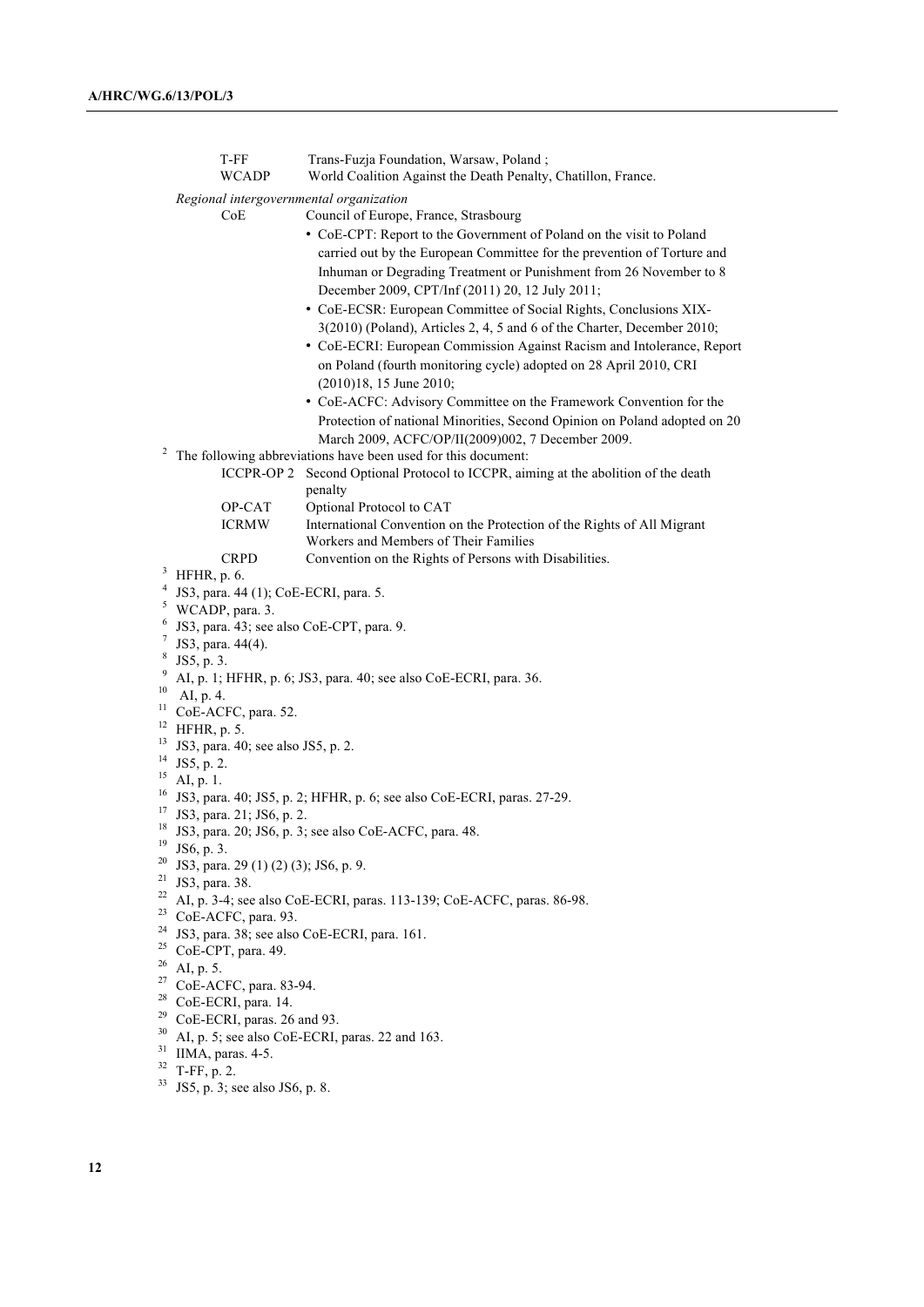- JS5, p. 3.
- JS5, pp. 3-4; see also JS6, p. 8; T-FF, p. 3.
- T-FF, para. 3.
- JS6, p. 9; see also T-FF, p. 3.
- T-FF, p. 3.
- $39 \text{ JS5}, p. 6, \text{see also JS6}, p. 8.$
- JS6, p. 9.
- $^{41}$  WCADP, paras. 1-2.<br><sup>42</sup> HFHR, p. 2.
- 
- JS3, para. 42.
- CoE-CPT, para. 13.
- CoE-CPT, para. 22.
- JS3, paras. 34-44(2); see also CoE-CPT, para. 48. 47 CoE-CPT, para. 71.
- 
- CoE-ECRI, para. 159.
- AI, p. 1; see also CoE-CPT,paras. 81-85 and 95-114.
- $50 \text{ }$  CoE-CPT, para. 82.
- $^{51}$  HFHR, pp. 1-2.
- CoE-CPT, paras. 82 and 83.
- JS5, pp. 4-5.
- GIEACPC, pp. 2-3.
- IIMA, para. 15.
- GIEACPC, p. 1.
- IIMA, para. 17 (c).
- PC-CSEC, pp. 2-3.
- IIMA, paras. 18-19.
- PC-CSEC, p. 4-5.
- HFHR, pp. 2-3.
- HFHR, p. 2.
- CoE-CPT, paras. 89-94.
- HFHR, p. 3.
- CoE-CPT, para. 26.
- HFHR, p. 4.
- JS2, pp. 1-2.
- JS2, p. 3; JS3, para. 11.
- T-FF, p. 1.
- HFHR, p. 6.
- HFHR, p. 4.
- 
- CoE-ECRI, para. 94. CoE-ACFC, para.95.
- 
- CoE-ECRI, paras. 97 and 103.
- HFHR, p. 5.
- JS5, p. 4.
- CoE-ESCR, p. 12.
- 
- 
- <sup>78</sup> JS5, p. 5; see also JS6, p. 3.<br><sup>79</sup> JS6, p. 2.<br><sup>80</sup> JS3, paras. 24-28; JS6, pp. 8-9.
- <sup>80</sup> JS3, paras. 24-28; JS6, pp. 8-9.<br><sup>81</sup> JS3, para. 29 (6-7); JS6, p. 10; see also CoE-ESCR, pp. 7-8.
- 
- T-FF, pp. 2-3.<br> $83$  JS3, paras. 2-6.
- 
- $84 \text{ JS3}, \text{para. 7}.$ <br> $85 \text{ JS3}, \text{para. 9}.$
- JS3, para. 10.
- 87 JS2, paras. 4-7; JS3, paras. 10-13.
- JS2, p. 5, JS3, para. 17 (3).
- AI, p.2.